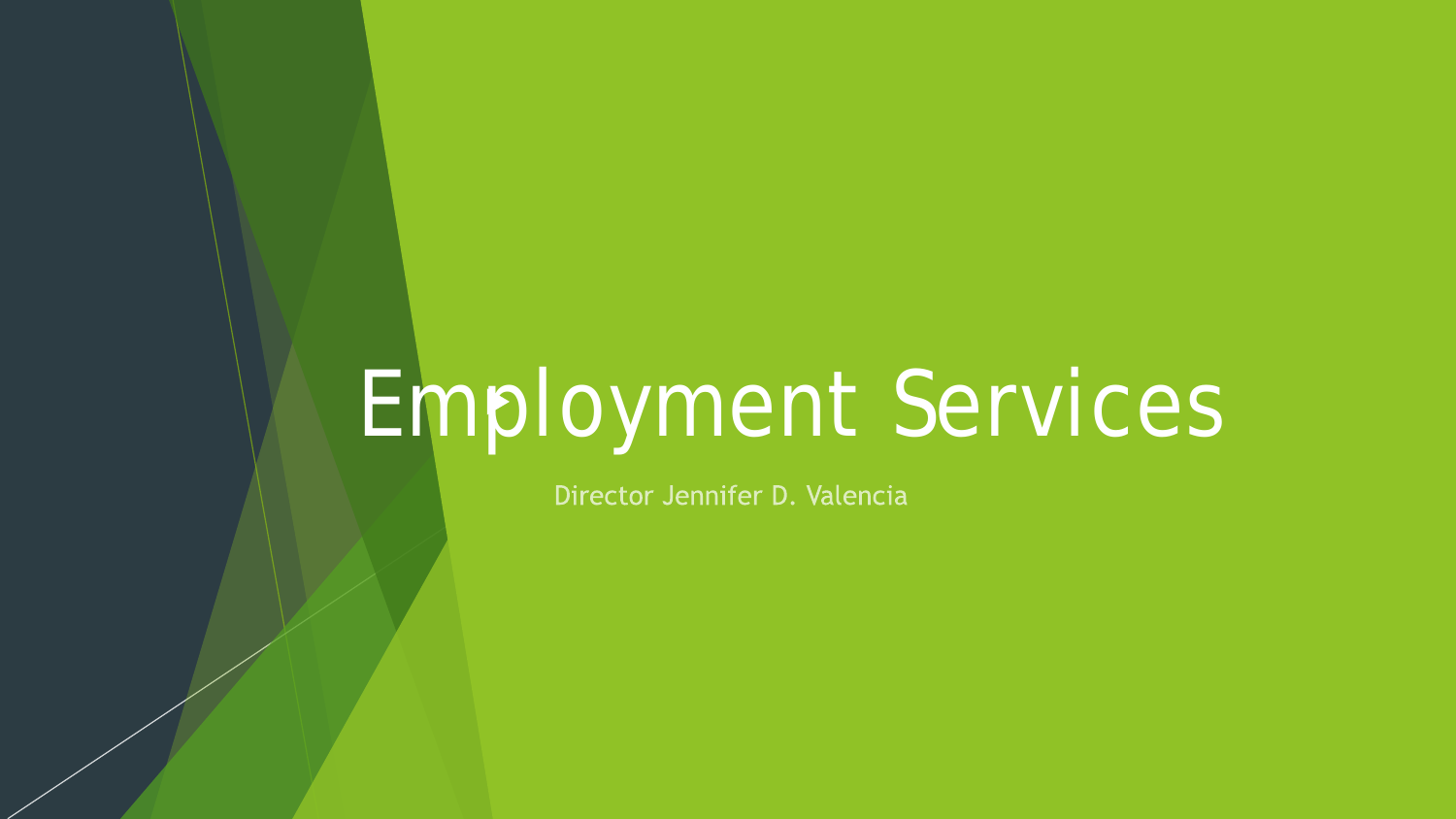#### Who are we?

We are the County Employment Agency at the Human Services Agency.

We have a team of 82 staff who connect San Mateo County residents to Employment, Education, Paid Training or support services to reach the goal of self-sufficiency.

We have 3 specific program areas: SMC Works, Service Connect and Vocational Rehabilitation Services (VRS).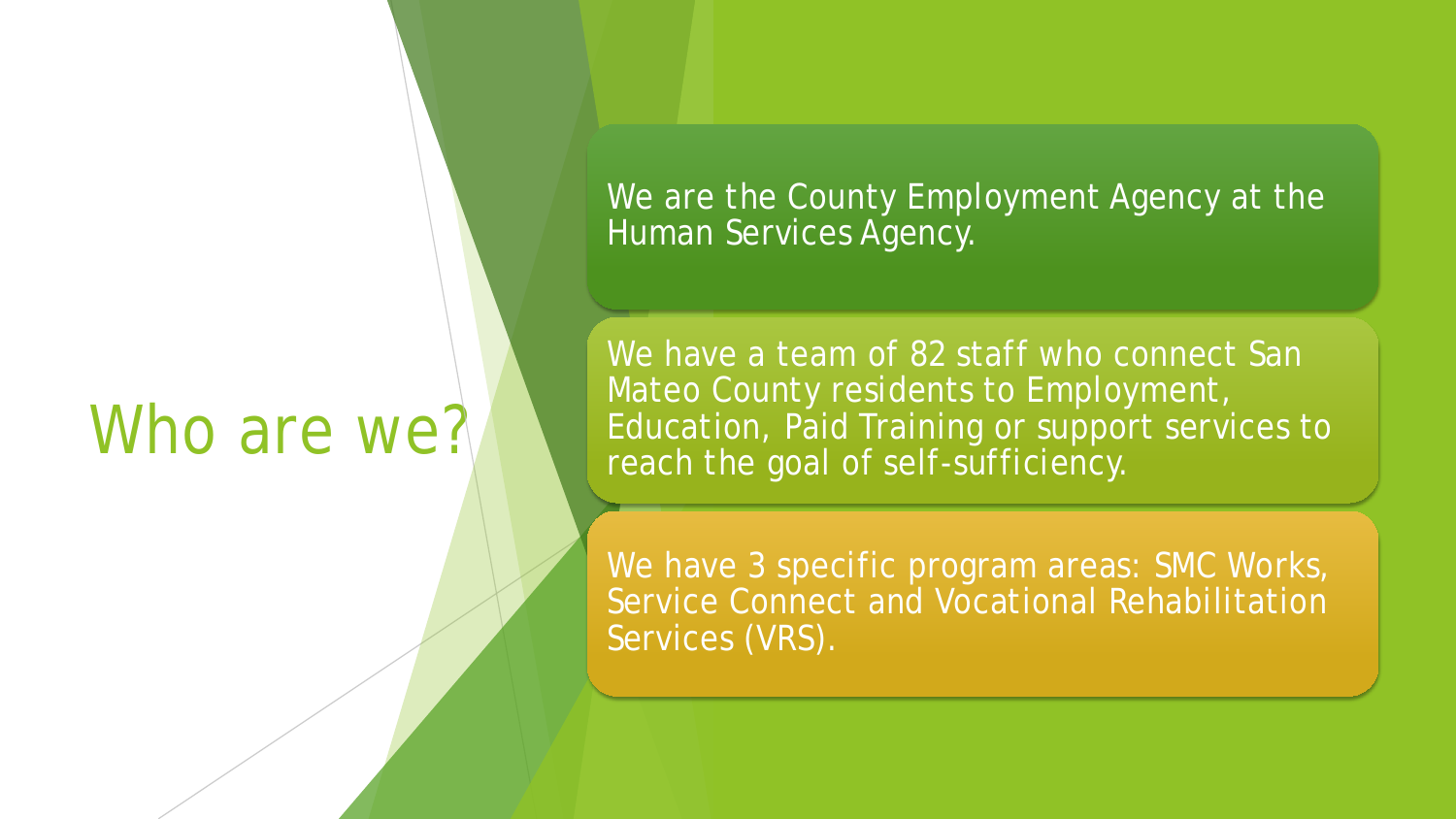# SMC Works

Engage and support low income families with the services necessary to obtain and sustain employment.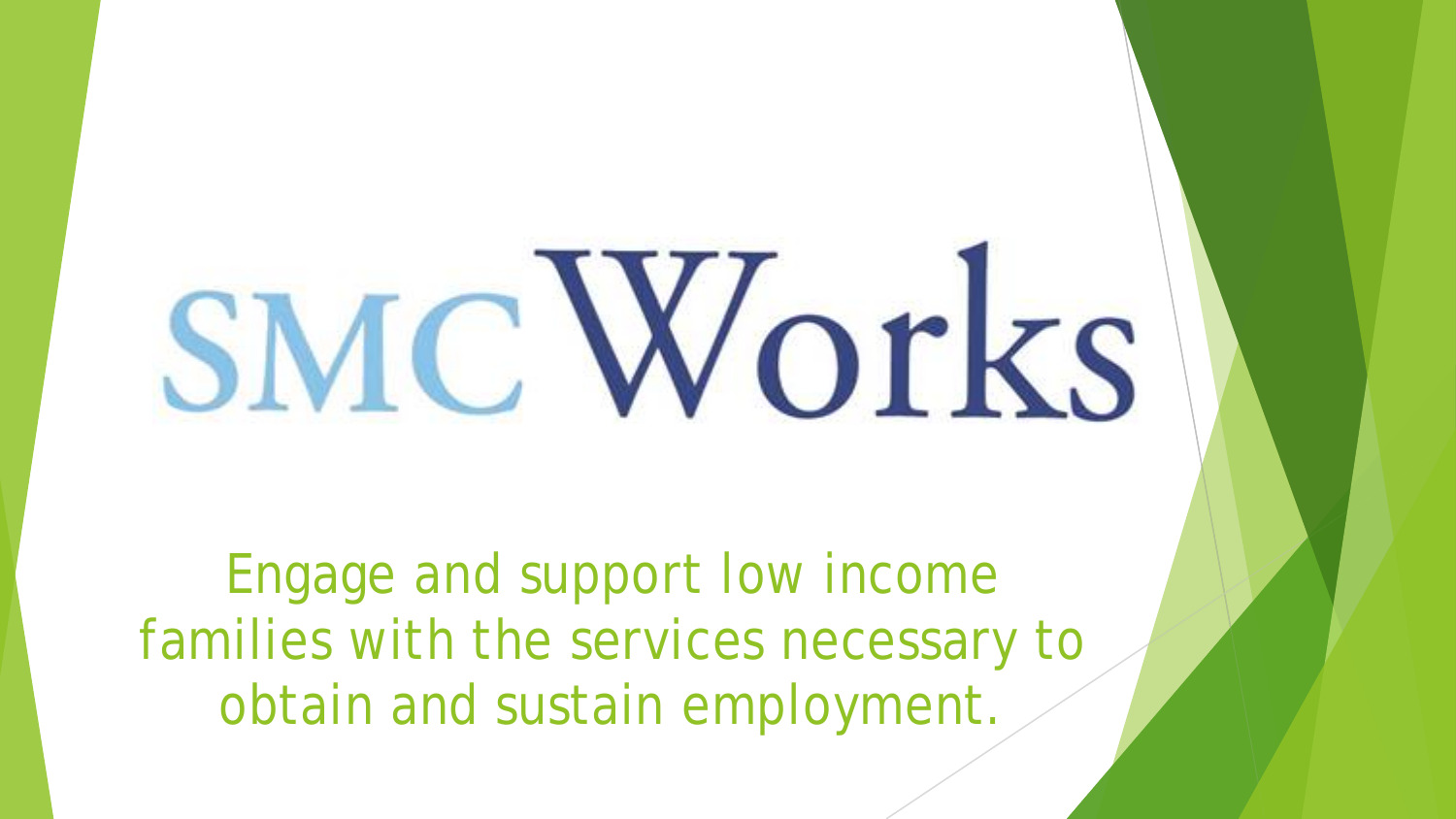

- ▶ Welfare to Work (WTW) CalWORKs families required to participate in employment or education activities
- CalFresh Employment and Training (CFET)- CalFresh recipients required to participate in employment activities
- Resource Centers 3 in the county (Redwood City, Belmont, Daly City & virtual)
- Child Care for low- income families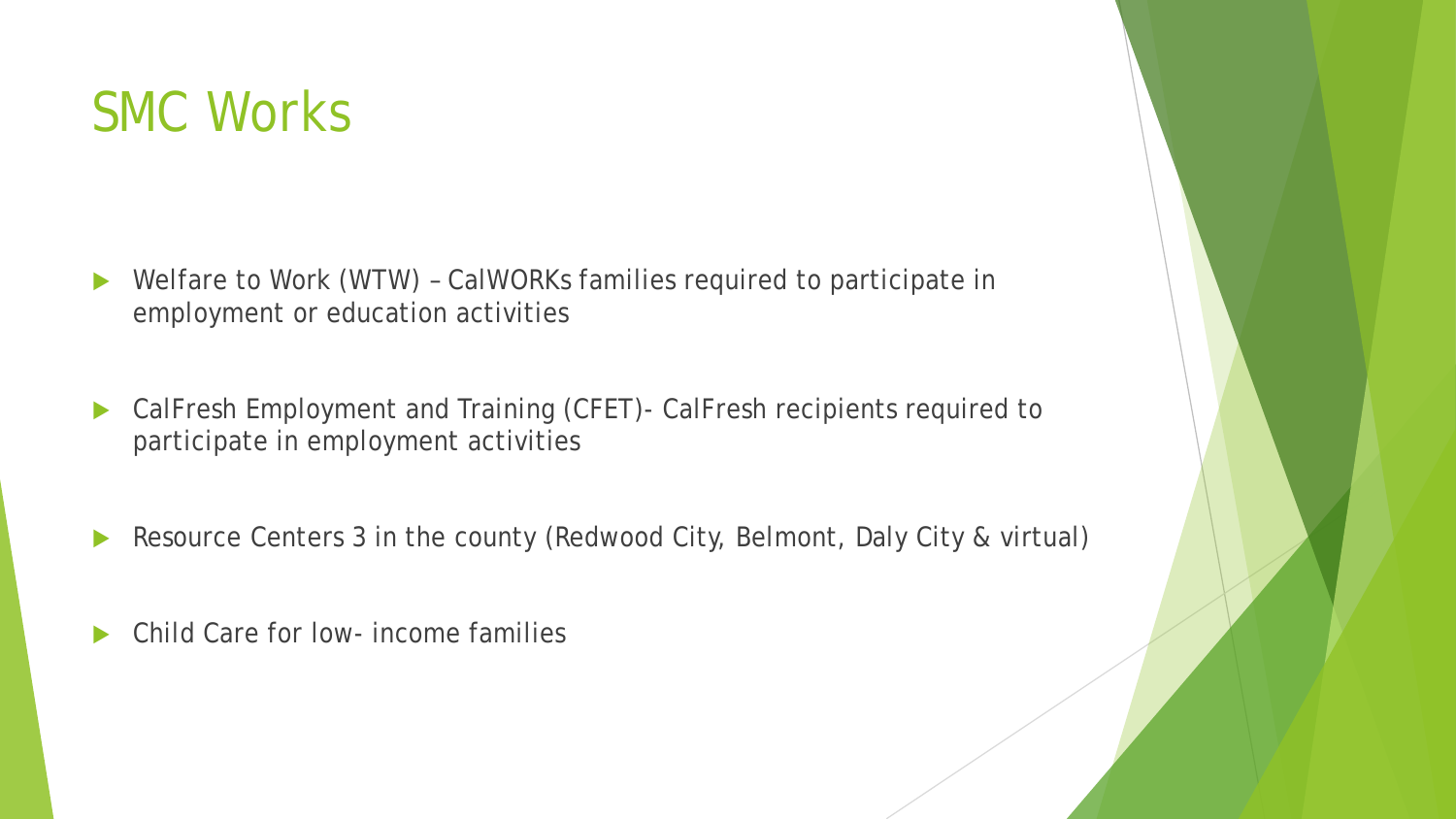## SERVICE **CGNNECT**

Engage and support justice involved individuals to achieve freedom and gainful employment.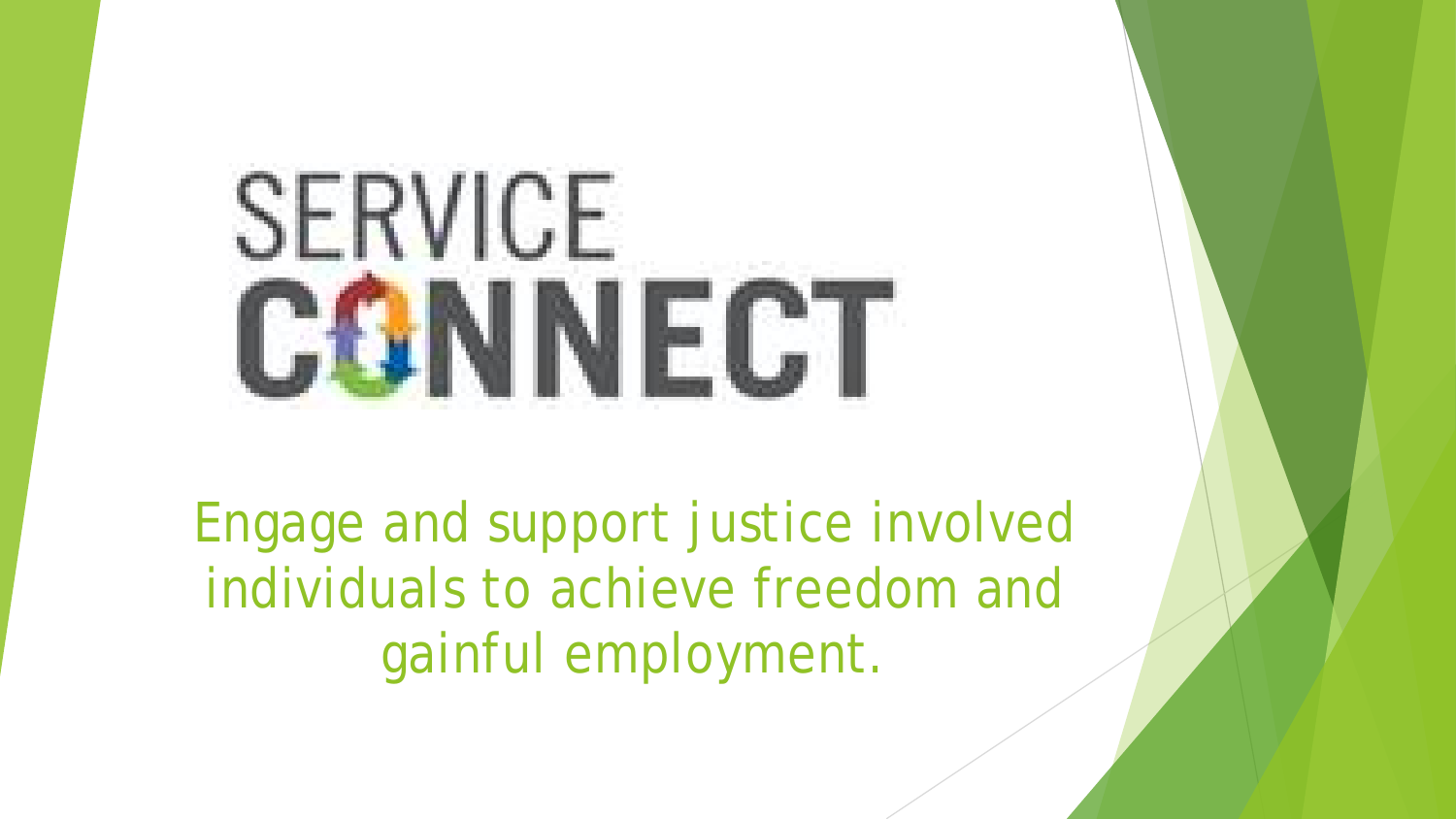#### Service Connect

- ▶ Justice Involved clients who are connected to Probation, Parole or recently released from incarceration
- Peer Mentor Support and workshops
- ▶ Connection to counseling for Mental Health, Alcohol and other Drugs
- Basic needs referrals to stabilize in the community (access to food, housing, clothing and transportation assistance)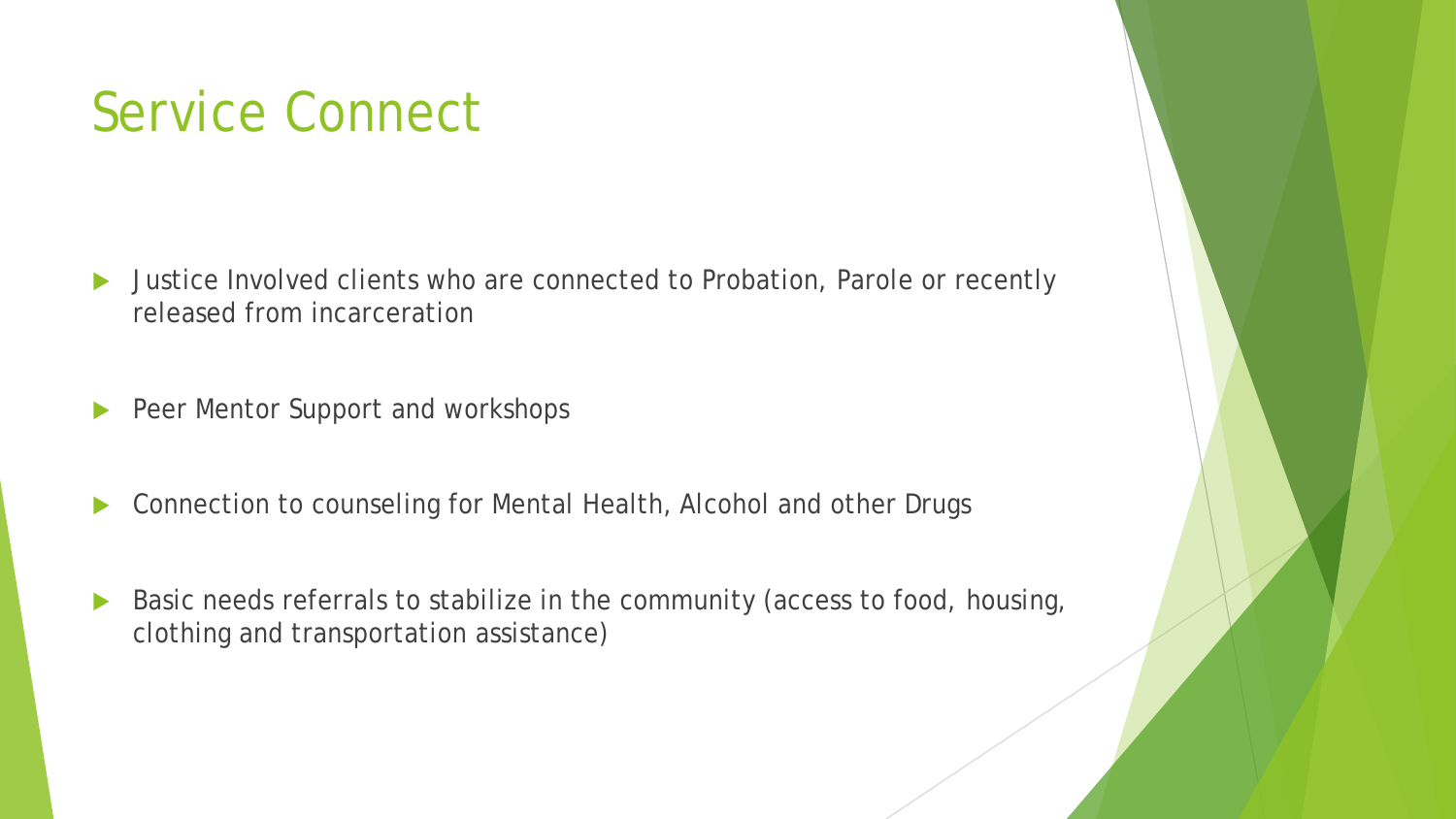

Dedicated to empowering participants with barriers by providing training opportunities to obtain employment.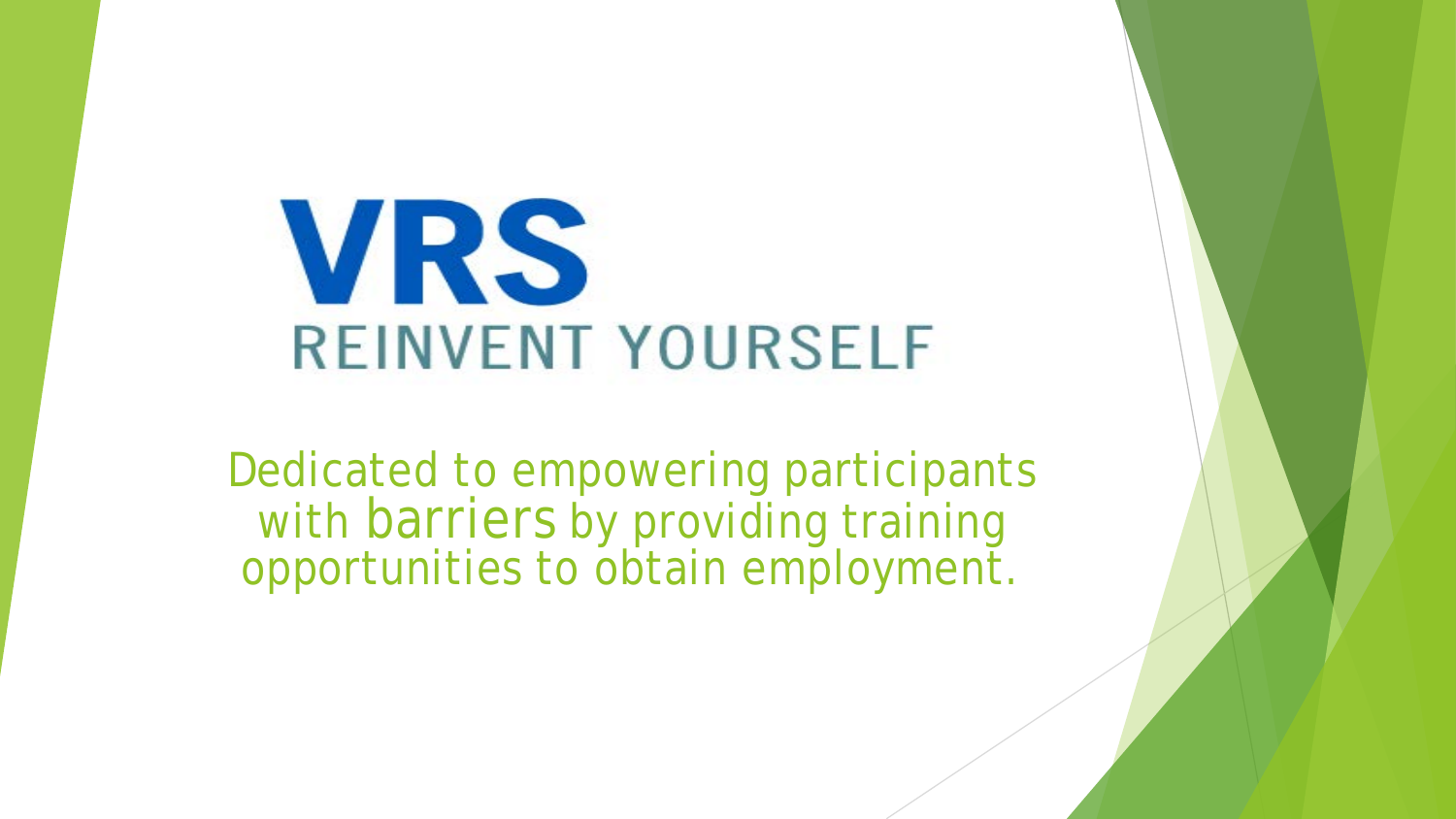#### Vocational Rehabilitation Services (VRS)

- **Physical, Mental Health or other barriers to employment**
- ▶ Vocational Counseling for assessment of skills and interests
- Dob Coach support to obtain and retain employment
- **Paid Training program in simulated work environment**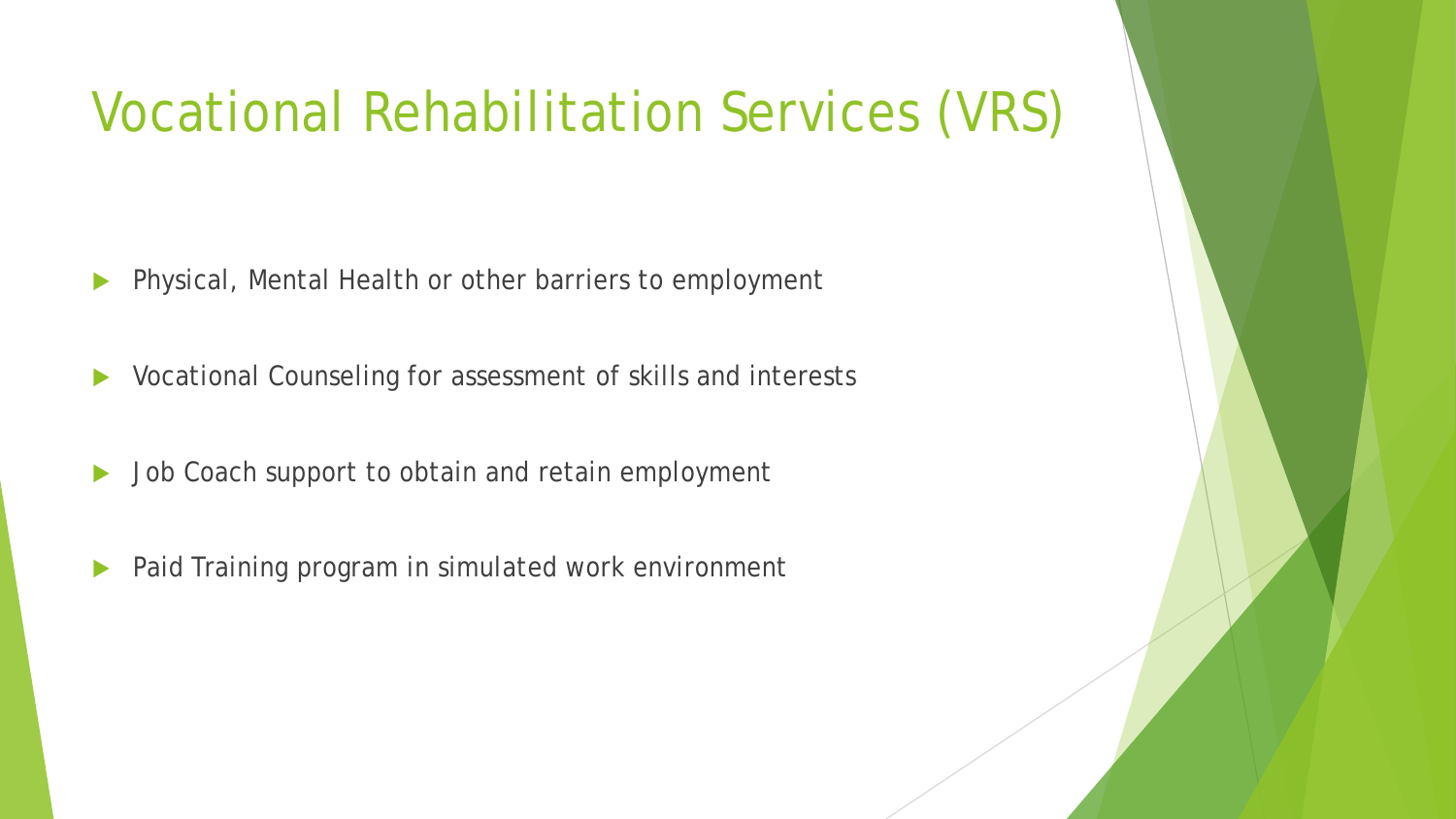#### PLAY THE VIDEO